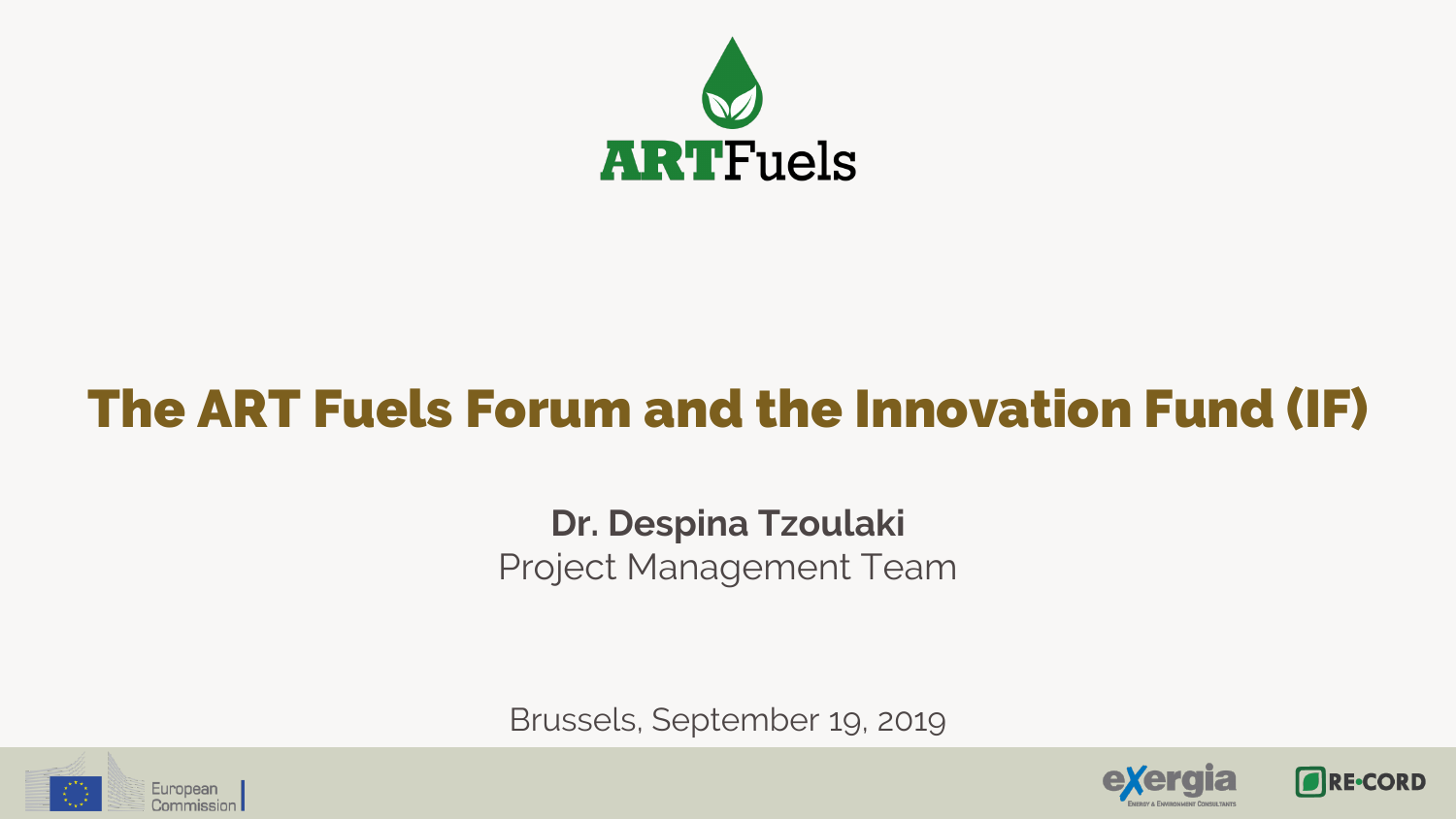





**RE-CORD** 





**Presentation Title**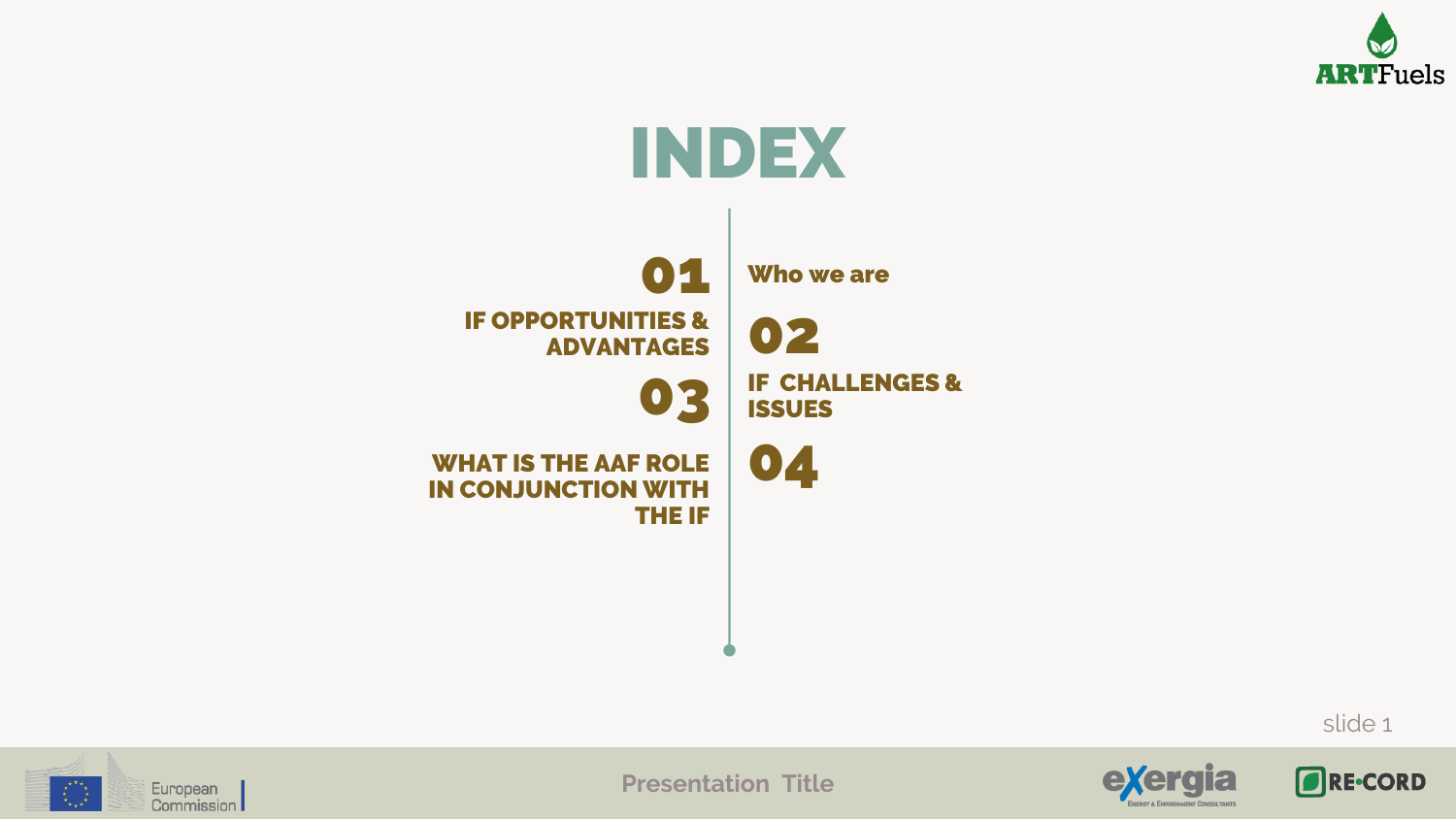

**ORF-CORD** 

**Alternative and Renewable Transport (ART) Fuels include 3 categories of liquid & gaseous fuels:**

- **Advanced biofuels**
- **Recycled carbon fuels**
- **Renewable fuels of non biological origin (RFNBO) or e-fuels**

**The Forum concentrates on policy and market issues of ART Fuels at the EU level, keeps liaison with the main international markets and aims to express the relevant positions of ART Fuels industry**

**Information about its initiatives and policy positions are presented in its website: [www.artfuelsforum.eu](http://www.artfuelsforum.eu/)**

At present it has **more than 100 members, half of which come from indus<u>try**  $_2$ **</u>** 



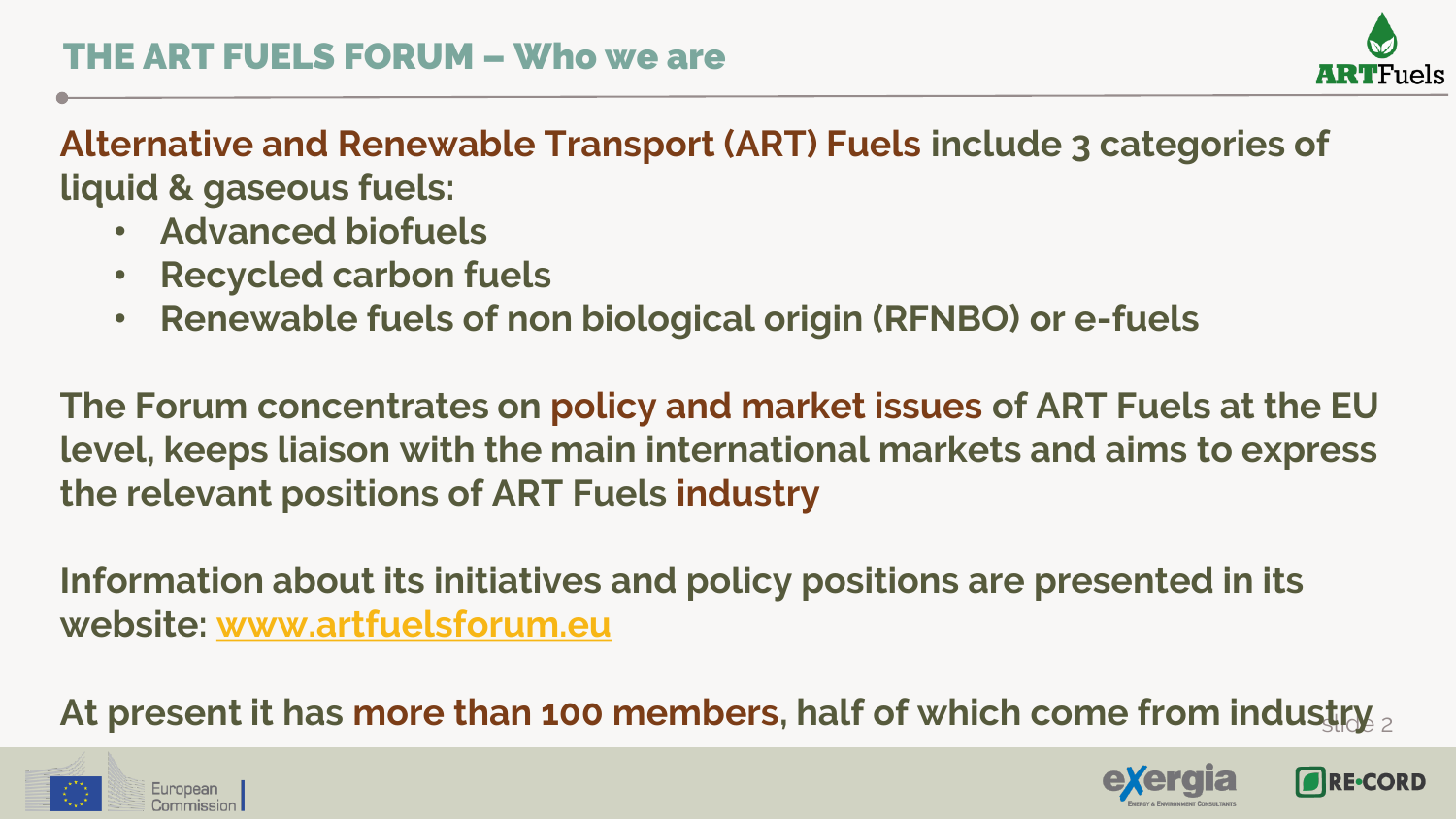#### **ART FUELS FORUM – Who we are**

Commission **I** 



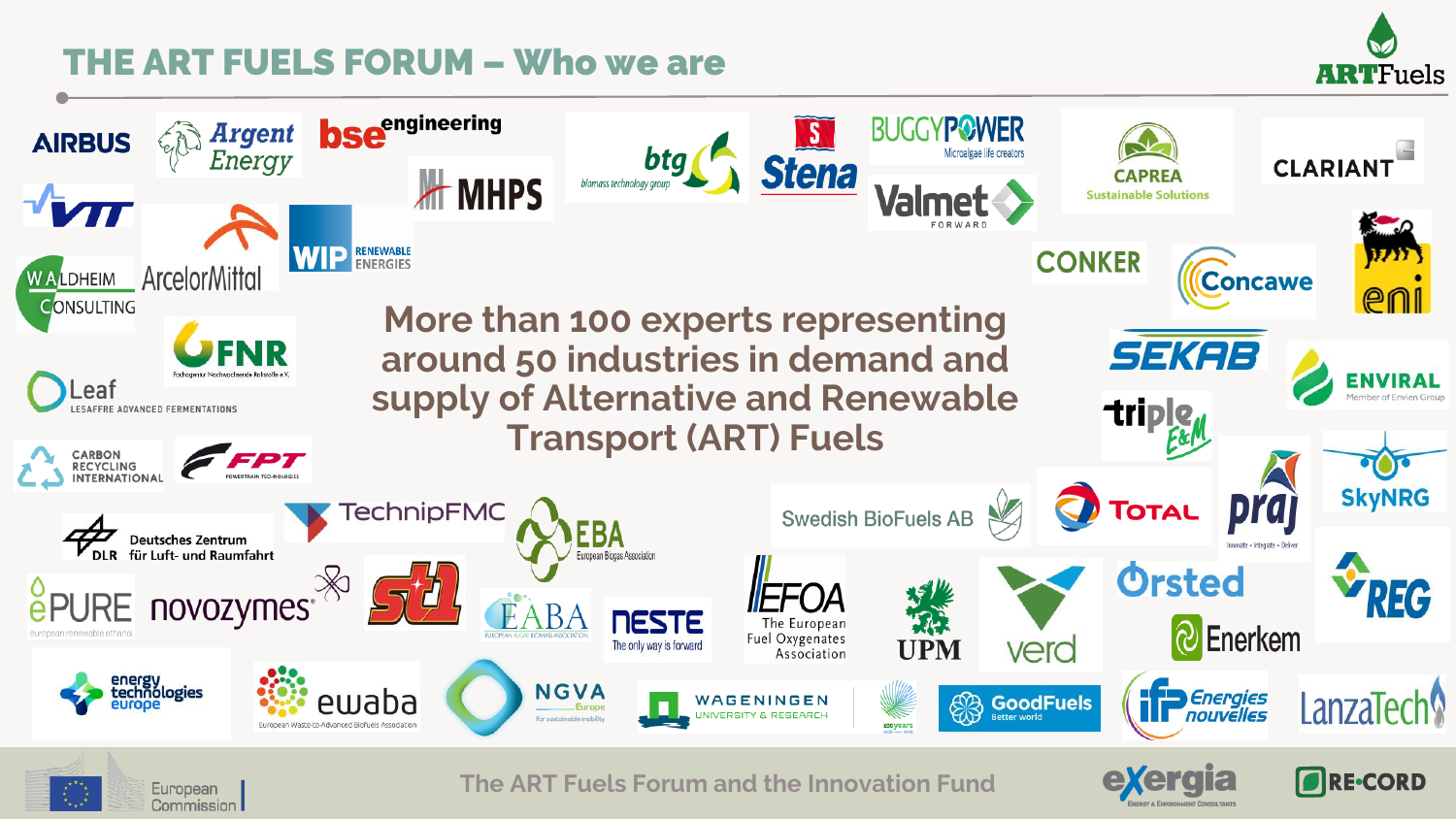- An initiative of the Forum has started this spring to mobilize the interested members about the IF and the possibility to participate in the two relevant workshops
- The Forum will support its members by informing them about the consultations with stakeholders and workshops**,** which will be organized with the participation of the Commission, to communicate to them the views on the main topics of discussion
- Th Forum will continue its supporting activity and anticipates that the flow information might continue after the announcement of the Call; most probably an event will be organized in due time and before the submission of proposals

slide 4